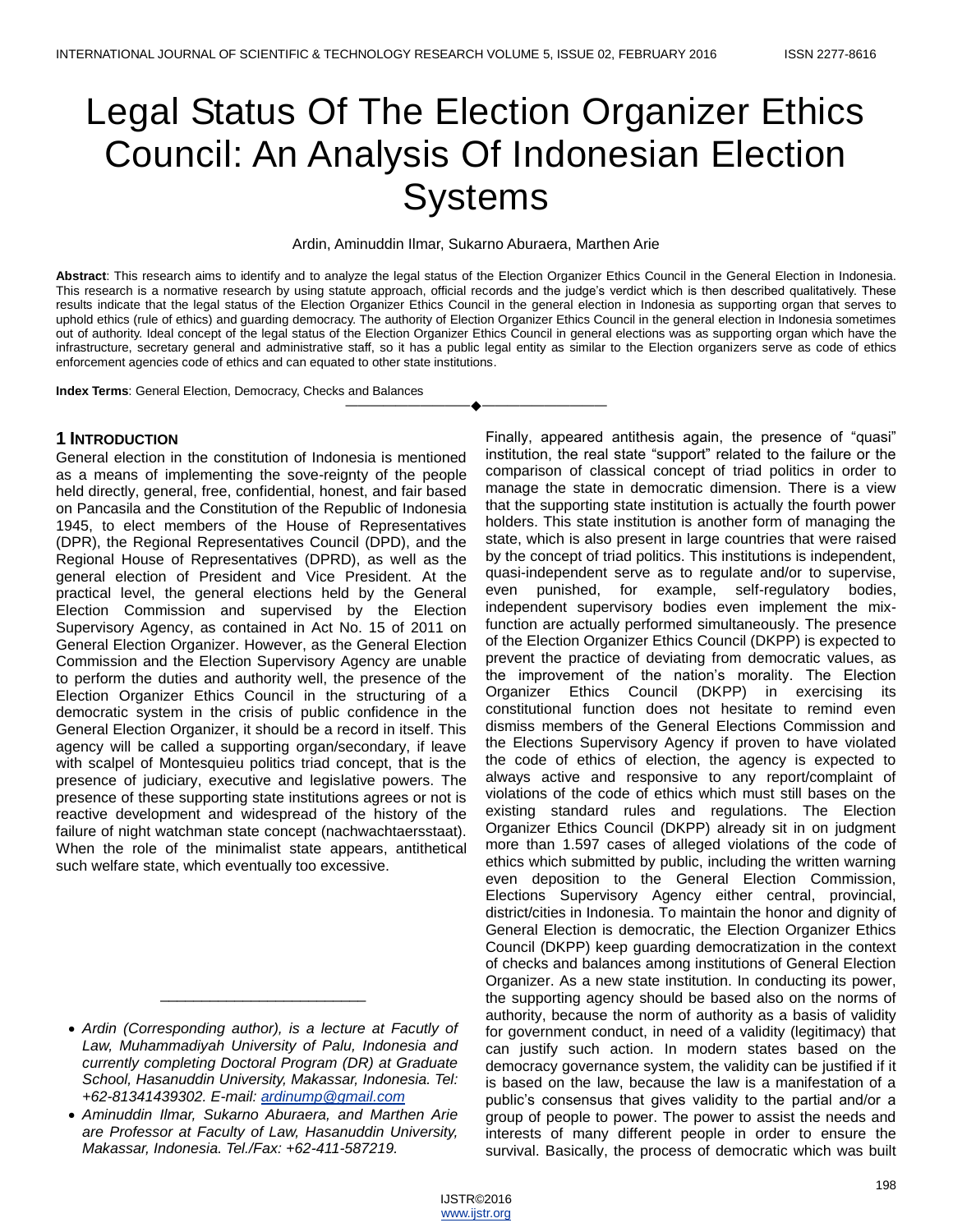and developed can generate pubic trust through a reliable mechanism process. Always encourage the state institutions that administer the public interest, can be entirely trustworthy people because experience has always shown people often do not trust the process and results of election.

#### **2 IDENTIFICATION OF THE ISSUE**

As described above, the problem of research in this article is the extent of the urgency of the Election Organizer Ethics Council (DKPP) in the General Election in Indonesia.

# **3 METHOD OF RESEARCH**

The type of research in this article is a normative-legal research or also called as doctrinal research. This legal research was conducted by examining library materials or secondary and primary materials. The approach used in this study was 1) Statute approach, an approach by examining all relevant laws and also concerned regulation with the legal issues. The results of examination are argued in the form of laws study; 2) Conceptual approach, an approach that starts from the views and doctrines that developed in the jurisprudence. This understanding will provide a basis for researchers to construct legal arguments to resolve the issues faced.

# **4 ANALYSIS AND DISCUSSION**

# **4.1 The Legal Status of the Election Organizer Ethics Council in the General Election in Indonesia**

Before the author discusses more about how the legal status of the Election Organizer Ethics Council and how the importance of the General Election in Indonesia, first author outlines the status of the Election Organizer Ethics Council (hereinafter referred DKPP) in the constitutional system in Indonesia. The Election Organizer Ethics Council located in the capital of the Republic of Indonesia as one of the supporting institutions. The constitutional system is a reciprocal relationship between the state institutions are regulated in the constitution, thus to see how the institutional system in a country then must determine what state institutions are regulated in the constitution. On the basis character the provision of constitutional amendment that made most constitutions contain extensive state powers to be undertaken by an institution. In the development of the constitutional history of the Republic of Indonesia, the amendment of the basic law (constitution) of 1945 to be very basic (significant). This can be seen with the establishment of several state institutions (new) or change the essence of the state institutions (old), and even eliminated. In addition, the division of authority between state institutions (new) and state institutions (old) changed fundamentally. Talking about state institutions it means talking about the fittings that exist in a country. Conceptually, the purpose of the establishment of state institutions or fittings is in addition to operate the state functions, as well as to perform the function of the actual government. In this context, the legal status of the Election Organizer Ethics Council in relation to the Election Organizer Agency to be important, because the presence of these institutions is born with the function to keep the General Election Organizer (election) in integrity General Election.To get the elections that have the dignity and the dignity are needed strengthen an institution that is truly independent and surveillance both enforcement and prevention, so was born an

institution named Election Organizer Ethics Council (DKPP) as a new institution in the practice of democratic and special constitutional as an institution of "behavior controlling" against the election organizers in Indonesia. The Election Organizer Ethics Council (DKPP) has the duty and authority to enforce and maintain independence, integrity, and the credibility of the election organizers. More specifically, the Election Organizer Ethics Council (DKPP) was formed to examine, hear and decide complaints/reports of alleged violations of the code of ethics by members of the General Elections Commission (KPU), member of the Elections Supervisory Board (Bawaslu), and under it. The new institutions include the Election Organizer Ethics Council (DKPP) can be called as state auxiliary organs, or auxiliary institutions as the state institutions that are supporting. Among these institutions there are also so-called self-regulatory agencies, independent supervisor bodies or institutions that perform the mix-function between functions of regulatory, administrative and punishment are usually separated but actually done simultaneously by the new institution. New institutions in this regard the Election Organizer Ethics Council (DKPP), the General Election Commission (KPU), the Elections Supervisory Board (Bawaslu) are all of them become holders of power against election organizer and has a portion in state power. The General Election Commission (KPU) gets a portion as organizers of election, the Elections Supervisory Board (Bawaslu) get a portion as supervisory and resolve election disputes, while the Election Organizer Ethics Council gets a portion to enforce a code of ethics of election organizer. Affirmation of the distribution of this authority portion is important to be known by the public. Given that any law country that are nomochratic must guarantee democracy, then in any democratic country should be guaranteed organizers of state power based on law. Any electoral system is used, efforts to form a strong government in both the method of implementation of direct democracy or through the mechanism of indirect democracy. Further, from the aspect of recruitment, the Election Organizer Ethics Council (DKPP) is more to find ethic judge. As the description of analysis result for normative study, the authors came to the conclusion that the legal status of the Election Organizer Ethics Council in the implementation of election is not an organizer of Election as contained in the Constitution of the Republic of Indonesia No 15 of 2011 on Election Organizer, but the supporting institution to the Election Organizer Institution that serves to uphold the ethics (rule of ethics). In institutional aspect, the institution of the Election Organizer Ethics Council if analyzed with the theory of legal entity, is not fulfilled as the Public Entity, because the institution of the Election Organizer Ethics Council do not own property and do not have own infrastructure. But the urgency of the Election Organizer Ethics Council in elections in Indonesia is to the essence of democratic elections.

#### **4.2 Ideal Concept of Legal Status of the Election Organizer Ethics Council in Election in Indonesia**

One characteristic of a democratic constitutional state is the change of leadership in an orderly manner through the mechanism of elections. Therefore, General Election must always be based on the principles of direct, general, free, confidential, honest and fair as a consequence of the realization of a democratic state. Democracy and democratization process is substantially not enough just to compliance with the formal attributes of democracy, such as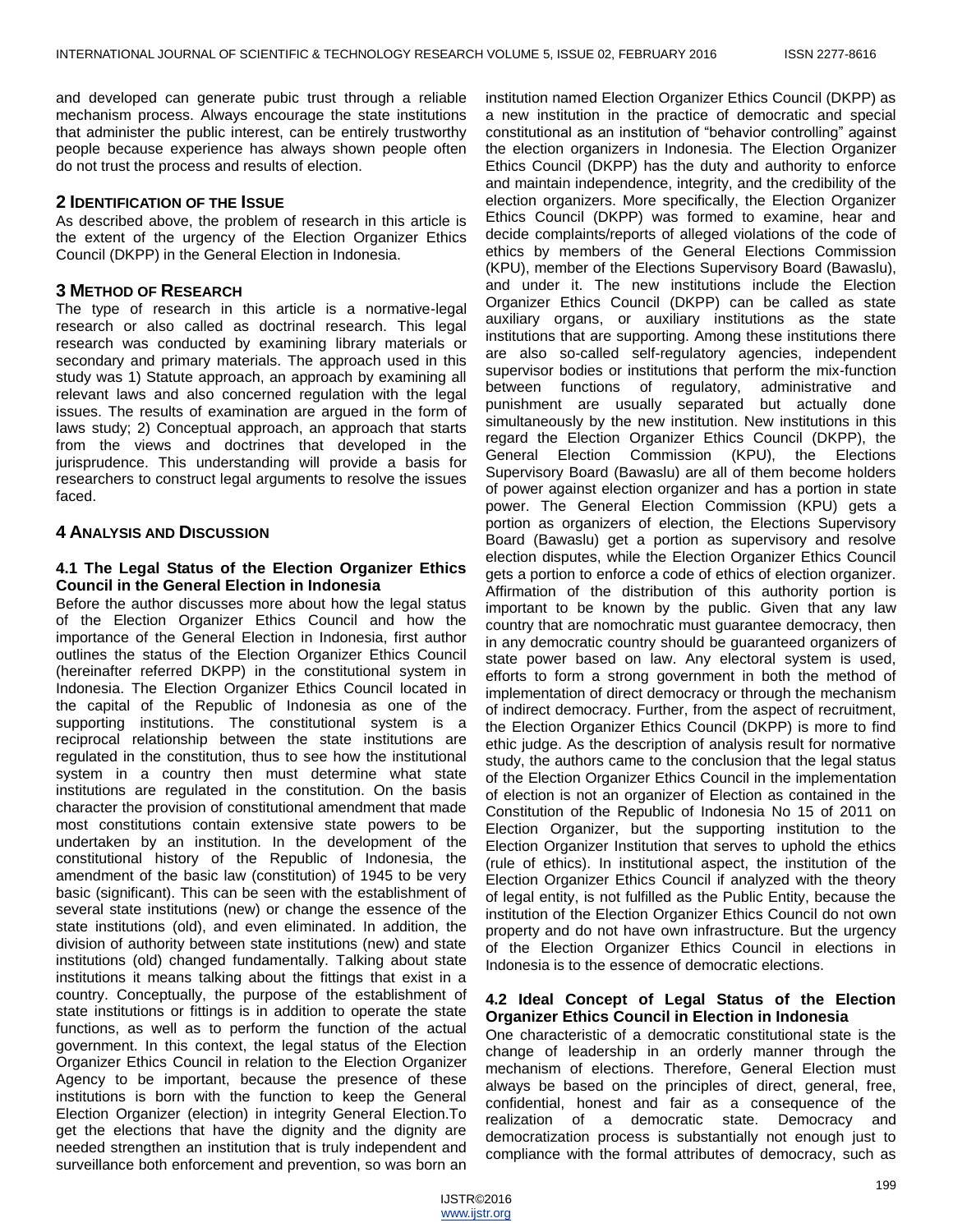the existence of representative institutions, the presence of more than one political party competing in the elections, and the elections periodically. Democracy and democratization process must be based on the human rights standard to make it more meaningful participatory and emancipatory, because if not, democracy will easily co-opted and corrupted. In Indonesia, the most significant changes as a result of the amendment of the Constitution of 1945 is that procedure of positions in the legislature and executive, both at the national and local level, should be done by means of elections, and not appointment, or inheritance, assuming of course will be more democratic, in accordance with the principle of popular sovereignty. As stated in Article 1 paragraph (2) of the Constitution of 1945, that "Sovereignty belongs to the people and carried out in accordance with the constitution". All modern democracies carry out elections, but not all elections are democratic, because a democratic election is not just symbols, but a democratic election should be competitive, periodic, inclusive (large), and definitively determine the leadership of the government. The size that a democratic election or not, have to meet three conditions, namely (a) the presence or absence of recognition, protection and human rights development; (b) the establishment of public confidence in the election that produces a legitimate government, and (c) there is a fair competition of the participants. Term of election disputes often contained in the literature on electoral as well as in the product of legislation. However, a complete definition of election dispute has not fully conceptualized, both in literature reference as well as laws on electoral. As far as the author since the election in 1955 until 2009, the setting of electoral in this country have not been fully set up so that it is not uncommon election will eventually have problems, better known by the election dispute. The sense of dispute election is not conceptualized properly, and then the types of dispute election or any election cannot be categorized as good. So, generally the law enforcement against the disputed election not works optimally. In the perspective of election in an international scale, election experts do not yet have a clear definition of election disputes. International Foundation for Electoral Systems (IFES) in his guide discusses the election dispute as follows:

*Dispute in the resolution of the election dispute can also be interpreted as a refutation of the election results, when the official election results were disputed. It becomes a significant challenge for any election dispute resolution system. Often, the superior courts (Supreme Court, Constitutional Court or other special election court) is a forum to resolve such claims, although in some countries, an administrative body that is separate from the court designated to perform the task. In some other countries, directly submit a claim or lawsuit against the election results is not permitted, where the entire lawsuit and objections to the election is handled by the ordinary criminal justice system. Other election disputes tend to be often less important, such as determining which political parties are allowed to campaign on a particular day or a particular location according to election rules. Less serious disputes can be decided by the election commission at the local level.*

Setting and experience in handling of the election dispute can also be seen from the practice in other countries, especially in Asia. In 2010, the Constitutional Court of Indonesia to host the Seventh Conference of Judges of the Constitutional Court in Asia. In the conference also appear to share about the practice of Asian countries in regulating election disputes and its resolution. There are two important things to note as a result of conferences related to the election dispute: First, the coverage of election dispute definition. Second, related to the institution those decide election disputes. Thus, the conception depicted in this conference seems to have not been able to separate clearly between conception of violations and election dispute. When the election in 2014, then formulated a concrete definition of Election Dispute and its type as stated in Act No. 8 of 2012 on the Election of the House of Representatives (DPR), the Regional Representatives Council (DPD), and the Regional House of Representatives (DPRD). In article 257 that the election dispute is a dispute between participants of elections and election participants with election organizers as a result of the issuance of the General Election Commission's decision. The presence of arrangement about election disputes and disputes patter as well as the resolution mechanism contained in the Election Act to be own progress in adding a study reference for election law enforcement in Indonesia. The next agenda is the implementation of that provision because some of the rules on dispute still causing multiple interpretations. For example, related to the position of people in the election dispute, it is related to the legal standing of the community in the event of a dispute in court. General Election Act is only restricting the subject of an election dispute that is organizers and election participants. But, in the constitutional development has born a new state institution as supporting institutions namely the Election Organizer Ethics Council (DKPP) which has own function. To clarify the form of sanctions provided by the Election Organizer Ethics Council (DKPP) against the election organizers which proved to have violated the code of ethic, then the General Election Act provides three categories of verdict the Election Organizer Ethics Council (DKPP), namely a written warning, temporary termination, or permanent termination. It means that the act gives the limitations of 3 (three) types of verdict the Election Organizer Ethics Council (DKPP), beyond the three sanctions is no longer the authority of the Election Organizer Ethics Council (DKPP). In the aspect of law enforcement, it is important to realize that the position and role of Election Supervisor Agency according to the provisions of the new act, Act No. 15 of 2011 on the Election Organizer, experienced a significant difference to the position and role of the Election Supervisory Agency prior to Act 22 of 2007. Now, the Election Supervisory Agency is known as quasi-judicial institution, namely in the field of election organizing administration. Similarly, DKPP is also a semi-judicial or quasi-judicial, particularly in the field of election organizers ethics. Case object (objectum litis) are handled by DKPP is limited only to the issue of personal behavior or officer or personnel of the general elections. Objects of ethical violations that can be sued is similar to the qualification of criminal act in the criminal justice system, both the attitudes and actions that contain evil and unlawful elements by individuals singly or together are accountable as well as individual per person. Normatively, the decision of DKPP is not related to the stages of general election process. Therefore, objectum litis of case in DKPP is only relates to the personal issues of General Election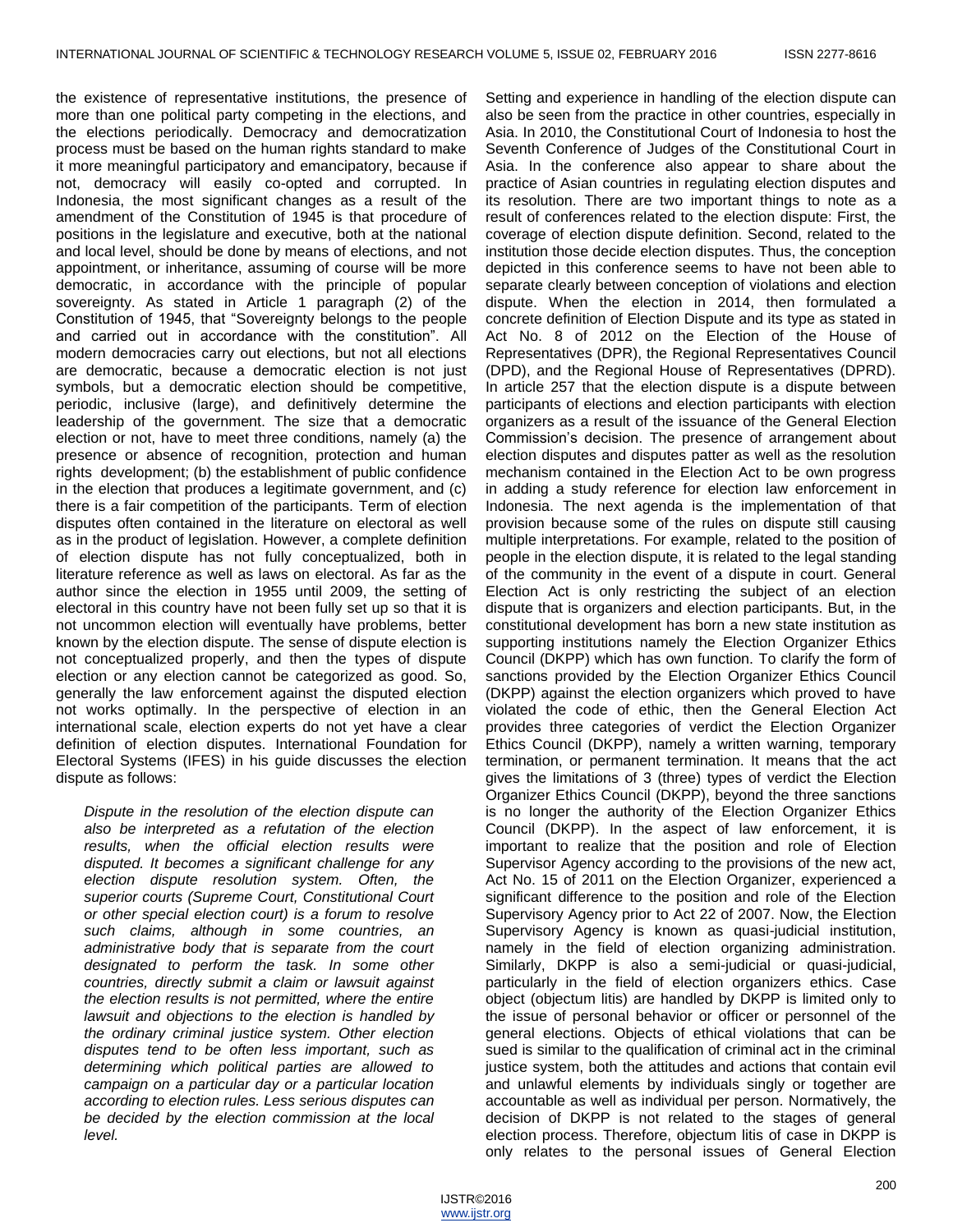Organizer, and then by itself the decision of DKPP did not contain a legal consequence of the process or the stages of the election. Case objects in DKPP is also does not depend on "tempos delicti" or time of an action to violate code of ethics. In other words, can be accused of violating the code of ethics is an individual, either individually or jointly, rather than as an institution, but as individuals. The task of DKPP under the regulation of the Election Organizer Ethics Council No. 2 of 2012 as amended by the Election Organizer Ethics Council No. 1 of 2013 on procedure for codes of conduct session of general election organizer:

- 1. Receiving complaints/reports of alleged violations of the code of ethic by the Election Organizer
- 2. Conducting investigation, verification and investigation of complaints/reports of alleged violations of the code of ethics by the Election Organizer.
- 3. Establish decision or verdict; and;
- 4. Delivering the verdict to the parties concerned to follow up.

Meanwhile, in order to do its duties, DKPP has the authority to:

- 1. Call the election organizers are suspected of violating the code of ethics to provide an explanation and defense;
- 2. Call the complainant, witnesses, and/or other parties related to questioning, including documents or other evidence; and
- 3. Provide sanctions to the election organizers were proven to have violated the code of ethics.

When viewed from the legal aspects related to the duties and functions of DKPP, it is clear the role and legal norms that underlie DKPP authority. Therefore, leave from the legal construction of DKPP, the authors consider that the form of the final decision and binding of DKPP, it means no longer available other remedy which further after the entry into force of the decision of DKPP, while the meaning of binding is the decision bind directly and forced so that all institution as state administration organizer and including judiciary bodies and obliged to implement the decision of DKPP properly. The implementation or execution of DKPP verdict it must be followed up by the General Election Commission, the Election Supervisory Agency, or by the government and relatedinstitutions. Related to the verdict of DKPP, among other state institutions themselves are still occur dissent or disagree about the final and binding decision of DKPP. Even DKPP verdict is ignored by the relevant parties. For comparison, the decision of the Constitutional Court are also final and binding, because the state institutions as the guardian of the constitution, but the authors argue that in the Republic of Indonesia still needed also other powerful institutions specialized in maintaining and guarding the establishment of democracy, such as the decision of DKPP. For that, the supporting institution both Auxiliary organ and Supporting organs must also be strong. In addition, cases of alleged violations of the code of ethics that can directly submitted and handled by DKPP is only restricting to cases of alleged violations by the election organizers at provincial or national levels. As for cases of alleged violations at district/city levels must be clarified first and handled by the General Election Commission or the Election Supervisory Agency at central level. If any related-reports or complaints are submitted directly to DKPP, the report or the complaint will

be examined and resolved in advance by the General Election Commission or the Election Supervisory Agency which also served as a member of the Election Organizer Ethics Council (DKPP). Ideally, DKPP in doing its functions, shall remain in accordance with the concept of constitutional state in which its implementation based on the mandate of the constitution, independent judiciary, respect for human rights, and on the principle that the actions and policies should be based on the provisions of the law (due process of law), so that the constitutional rights of those seeking justice can still be realized.

## **4 CONCLUSION**

The legal status of the Election Organizer Ethics Council Election in the organizing of elections in Indonesia serves to uphold ethics (rule of ethics). The authority of the Election Organizer Ethics Council in election in Indonesia sometimes out of authority. Ideal concept of legal status of the Election Organizer Ethics Council in elections is as supporting organ, which has the infrastructure and the secretary-general and administrative staff, so it has a public legal entity as the election organizer agencies serve as code of ethic enforcer and can be equated to other state institutions. In the aspect of recruitment, a leader of DKPP should no longer come from the General Election Commission or the Election Supervisory Agency, but from academics that have the ability based on scientific discipline and integrity actor.

## **REFERENCES**

- [1] Mukthie Fadjar, Pemilu Perselisihan Hasil Pemilu dan Demokrasi, Setara Press, Malang, 2013.
- [2] Andi Irmanputra Sidin, Urgensi Lembaga Negara Penunjang. Available online at: [http://www.unisosdem.org/](http://www.unisosdem.org/%20article_detail.php?aid=6749&coid=3&caid=31&gid=3)  [article\\_detail.php?aid=6749&coid=3&caid=31&gid=3.](http://www.unisosdem.org/%20article_detail.php?aid=6749&coid=3&caid=31&gid=3) Accessed on 4 July 2014.
- [3] Asri Wijayanti and Lilik Sofyan Ahmad, Strategi Penulisan Hukum, 1<sup>st</sup> edition, Lubuk Agung, Bandung, 2011.
- [4] H. Sadjijono, Bab-bab Pokok Hukum Administrasi,cet 2, Laksbang Pressindo, Yogyakarta, 2011.
- [5] H.L.A Hart, The Concept of Law, 4<sup>th</sup> editions, Press Oxford, New York, 1997.
- [6] Idul Rishan, Komisi Yudisial suatu Upaya Mewujudkan Wibawa Peradilan, Genta Publishing, Yogyakarta, 2013.
- [7] Irna Irmalina Daud. "Reformasi dan Arah Perubahan Politik indonesia (Transisi Demokrasi di Indonesia)", Jurnal Ilmu Pemerintahan, Vol. 1, No. 1. 2009, pg. 12.
- [8] Irwan Mawardi, 2014. Dinamika Sengketa Hukum Administrasi di Pemilukada, mewujudkan Electoral Justice dalam kerangka negara Hukum Demokrasi, Rangkang Education, Yogyakarta.